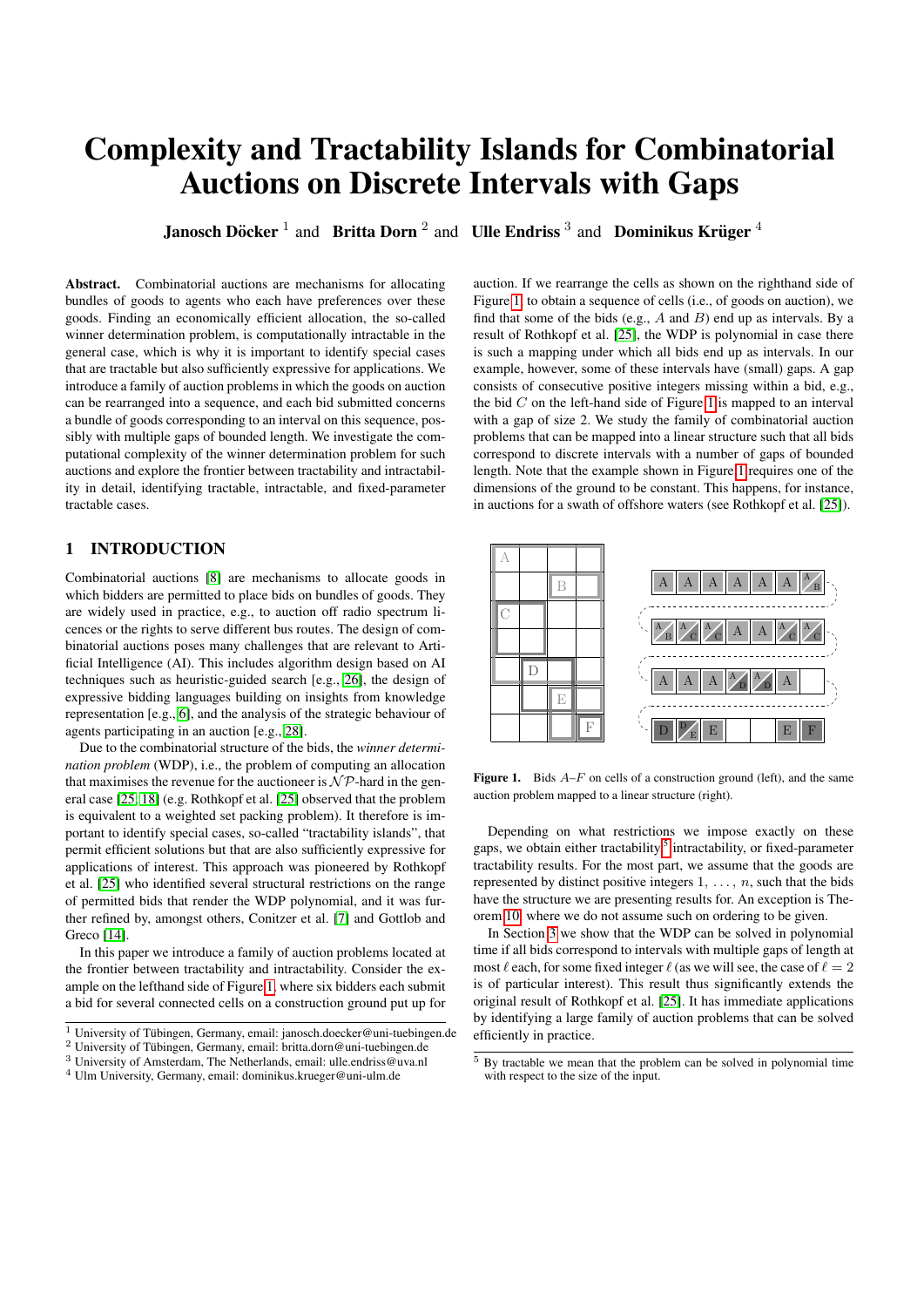In Section [4](#page-3-0) we identify several cases for which the decision variant of the WDP is  $N \mathcal{P}$ -complete. These are negative results, but they nevertheless are important in that they clarify the transition between tractable and intractable cases. All of our results of this kind deal with auction problems where bids concern small combinations of goods that are very close to the case of intervals with gaps covered by our positive tractability result mentioned earlier:

- Every bid is of the form  $\{i, i+1\} \cup \{j, j+1\}$  with  $j i = \lfloor \sqrt{n} \rfloor$ (where  $n$  is the number of goods). Thus, every bid concerns two intervals of length 2 each, and the results applies even when we  $\zeta$ fix the distance between these two intervals to always be  $\lfloor \sqrt{n} \rfloor$ .
- Every bid is for an interval of length 2 together with an arbitrary third good, i.e., it is of the form  $\{i, i+1, j\}$ .
- Every bid is either for an interval of length 3, i.e., it is of the form  ${i, i+1, i+2}$ , or for a set of 2 arbitrary goods, i.e., it is of the form  $\{i, j\}$ . Thus, a single auction instance may include bids of both of these types.

We thus refine known results showing that the WDP is  $N \mathcal{P}$ -hard if bidders may bundle two intervals together [\[7\]](#page-7-6) and if bids on three arbitrary goods are permitted [\[25\]](#page-7-4). As both 3-intervals and 2-sets *alone* have a polynomial WDP [\[25\]](#page-7-4), our third intractability result also shows that tractable instances are not closed under taking unions.

Finally, in Section [5](#page-5-0) we provide new insights on how parts of the input influence the computational hardness by showing that the WDP is fixed-parameter tractable with respect to the following parameters:

- $\bullet$  the maximum length s of the section in each interval within which any subset of elements may be missing;
- the combined parameter  $(q, k)$  consisting of the maximum number  $q$  of goods in a bid and the minimum number  $k$  of bids that have to be deleted such that the remaining problem can be represented using intervals.

Thus, for auction instances where the above parameters are small constants, the WDP can again be solved efficiently. These results complement previous work on the parameterized complexity of combinatorial auctions [\[19\]](#page-7-8). Amongst the results of Loker and Larson [\[19\]](#page-7-8) are that the WDP is W[1]-complete with respect to the revenue and is in FPT with respect to the number of distinct atomic bids. Moreover, they present complexity results for different restrictions of the so-called *bid graph*.

The remainder of this paper thus is organised as follows. Section [2,](#page-1-1) besides covering relevant background material on combinatorial auctions and parameterized complexity, formally introduces our notation and terminology. Our tractability results are presented in Section [3,](#page-1-0) our intractability results in Section [4,](#page-3-0) and our fixed-parameter tractability results in Section [5.](#page-5-0) Section [6](#page-6-1) concludes.

## <span id="page-1-1"></span>2 PRELIMINARIES

In this section, we introduce relevant notation and terminology for combinatorial auctions as well as a number of specific structures we will use to describe auction instances of special interest. We also recall basic concepts from the theory of parameterized complexity.

#### 2.1 Combinatorial auctions, WDP

By  $\mathbb{N} := \{0, 1, 2, \dots\}$ , we denote the set of non-negative integers. Our notation is similar to that of Rothkopf et al. [\[25\]](#page-7-4). A *combinatorial auction* can be described as a triple  $C = (A, P, b)$ , where

 $A := \{1, \ldots, n\}$  is the set of *goods* (or *assets*, or *items*) to be sold by auction (subsets of which are called *combinations*), P is the set of *permitted combinations*  $C \subseteq A$  on which bids may be placed, and  $b: P \to \mathbb{N}$  is the mapping representing the bids (which can be thought of as a list of pairs, each consisting of a combination and a price). The number  $b(C)$  is the largest bid submitted for C, and  $b(C) = 0$  if no bid is submitted for C. We will not model the bidders, but the set of submitted bids only. This can be thought of as each bidder being single-minded and submitting one 'atomic bid' (one desired combination), or as fewer bidders submitting a union (an OR-expression) of such atomic bids each. An *outcome* W of an auction is a set of pairwise disjoint combinations of P. The *revenue rev*(*W*) of an outcome *W* is defined as  $rev(W) := \sum_{C \in W} b(C)$ .

The WINNER DETERMINATION problem (WDP) asks, given a combinatorial auction  $C = (A, P, b)$ , for an outcome maximising the revenue. Its decision version asks, given a combinatorial auction  $\mathcal{C} = (A, P, b)$  and a positive integer k, whether there is an outcome W such that  $rev(W) \ge k$ .

#### 2.2 Discrete intervals, longest paths, item graphs

For  $i, j \in A$ , let  $[i, j] := \{x \in A \mid i \leq x \leq j\}$  denote a discrete interval, i.e.,  $A = [1, n]$ . Thus,  $[i, j] = \emptyset$  if  $i > j$ .

We will use the problem LONGEST PATH for directed acyclic graphs (DAGs) to derive some of our tractability results. Let  $G =$  $(V, E)$  be a directed graph with edge weights given by  $g: E \to \mathbb{N}$ , and let  $\pi = (v_1, v_2, \dots, v_{|\pi|})$  be a directed path in G, where  $|\pi|$ is the number of vertices on the path. We define the *length* of  $\pi$ as the sum of its edge weights  $\sum_{l=1}^{|\pi|-1} g((v_l, v_{l+1}))$ . The problem LONGEST PATH then asks, given a DAG  $G = (V, E)$  with edge weight function g and two vertices  $v_i, v_f \in V$ , for a directed path  $\pi = (v_i = v_1, v_2, \dots, v_f = v_{|\pi|})$  of maximum length. This problem can be solved in linear time  $O(|V| + |E|)$  [\[27,](#page-7-9) p. 661].

Given a combinatorial auction  $C = (A, P, b)$ , a graph with vertex set A is called an *item graph* if the bids induce connected subgraphs [\[7\]](#page-7-6). A *structured* item graph has bounded treewidth.

#### 2.3 Parameterized complexity

The computational complexity of a problem is usually studied with respect to the size of the input  $I$  of the problem. Parameterized complexity theory [\[10,](#page-7-10) [12,](#page-7-11) [22\]](#page-7-12) additionally takes into account the size of a so-called parameter which is a certain part of the input, e.g., the size of the solution set or the maximum number of goods in a combination in a combinatorial auction. A problem is called *fixed-parameter tractable* (is in the class  $\mathcal{FPT}$ ) with respect to a parameter k if it can be solved in time  $f(k)|I|^{\mathcal{O}(1)}$ , where f is a computable function and  $|I|$  is the length of the encoding of I. This means that the running time of the corresponding algorithm is polynomial in the size of the input, but may be exponential or worse in terms of the parameter  $k$ ; hence, for small values of  $k$ , the problem might be solvable efficiently. We will extend this definition to two-dimensional parameter spaces [\[23\]](#page-7-13), considering a *combined* parameter of the form  $(k_1, k_2)$ .

## <span id="page-1-0"></span>3 TRACTABLE CASES

Rothkopf et al. [\[25\]](#page-7-4) show that WINNER DETERMINATION is solvable in quadratic time if all permitted combinations are discrete intervals. In this section, we extend their result to the case of discrete intervals with multiple gaps of length at most  $\ell$  each, for some fixed integer  $\ell$ .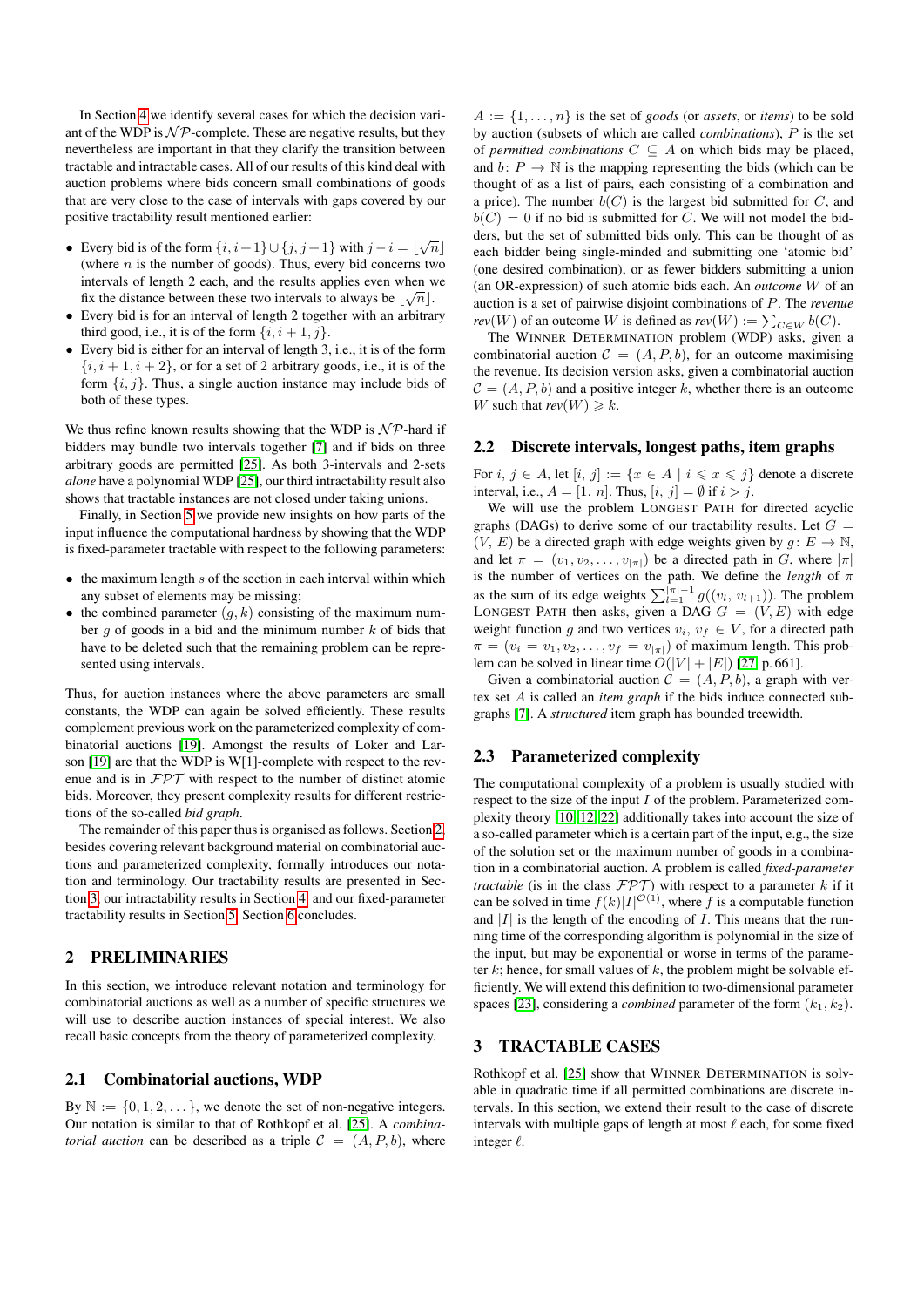The case of intervals with up to one missing element can be solved in time  $\mathcal{O}(n^3)$  by adapting the dynamic programming algorithm from Rothkopf et al. [\[25\]](#page-7-4). We first consider intervals with gaps of combined length at most 2. More precisely, we show that the WDP is solvable in polynomial time for combinations

$$
C_{i,j}^M := [i, j] \setminus M, 1 \leqslant i \leqslant j \leqslant n,
$$

with  $\emptyset \subseteq M \subset [i, j], M \cap \{i, j\} = \emptyset$ , and  $0 \leq |M| \leq 2$ .

<span id="page-2-3"></span>**Theorem 1.** Let  $C = (A, P, b)$  be a combinatorial auction with  $P := \{C_{i,j}^M : 1 \leq i \leq j \leq n \land M \subseteq [i+1, j-1] \land |M| \leq 2\},\$ where  $C_{i,j}^M := [i, j] \setminus M$ . Then an optimal outcome for  $\mathcal C$  can be *found in time*  $\mathcal{O}(n|P|) = \mathcal{O}(n^5)$ , where  $|P|$  is the cardinality of P.

*Proof.* We construct a DAG so that all possible outcomes of the auction are represented as an edge-weighted path, where the first and the last vertex are fixed. The bids themselves will be represented as edges with positive weights.

Let us first look at how an outcome W is represented as a path  $\pi_W$ . Let  $W := \{C_{i_1,j_1}^{M_1}, C_{i_2,j_2}^{M_2}, \ldots, C_{i_{|W|},j_{|W|}}^{M_{|W|}}\}$  be any outcome and w.l.o.g. we assume  $i_1 < i_2 < \ldots < i_{|W|}$ . The bids on combinations of W will be represented in the same sorted order on  $\pi_W$ . A vertex on  $\pi_W$  represents which items of the auction are assigned at this stage of the path. We will only consider paths starting in the vertex where no items are assigned and ending in the vertex where all items are assigned. Items are assigned when an edge is used to reach the next vertex of a path. We will use two kinds of edges: Edges with weight 0 assign items to the auctioneer, i. e., these items are not sold, and edges with positive weight assign a combination to the corresponding bidder—the vertex reached via the edge reflects this change. The sum of the edge weights of  $\pi_W$  will then correspond to the revenue of W.

The following observation on "overlapping" combinations allows us to limit the number of required vertices in the graph. We say two combinations  $C_{i,j}^M$ ,  $C_{i',j'}^{M'} \in P$  *overlap* if they are disjoint and  $[i, j] \cap [i', j'] \neq \emptyset.$ 

<span id="page-2-1"></span>Observation 2. *The union of two overlapping combinations yields again an interval with at most two missing elements.*

This is obvious if one combination is contained in the missing elements of the other. Otherwise we consider two overlapping combinations  $C_{i,j}^M$ ,  $C_{i',j'}^M$   $\in$  P with  $i < i'$  (the case  $i > i'$  is analogous). Since the two combinations are disjoint, we have  $i' \in M$  and  $j \in M'$ . Thus, the missing elements of the union are a subset of  $M \setminus \{i'\} \cup M' \setminus \{j\}$  with cardinality  $\leq 2$ .

The set of vertices of the graph is

$$
V := \{v_i^M : 1 \leqslant i \leqslant n + 1 \wedge M \subseteq [2, i - 2] \wedge |M| \leqslant 2\}.
$$

In the vertex  $v_i^M$ , all items of  $[1, i - 1] \setminus M$  are assigned. We write

$$
\operatorname{asgd}\left(v_{i}^{M}\right):=[1,\,i-1]\setminus M
$$

for the set of assigned items in a vertex  $v_i^M \in V$ . The first vertex of every path we consider is  $v_1^{\emptyset}$ , where the set of assigned items is empty and the last vertex is  $v_{n+1}^{\emptyset}$ , where every item is assigned. The reason for condition  $M \subseteq [2, i - 2]$  in the definition of V is that every set of assigned items is an interval with at most two missing *inner* elements. Let

$$
\mathfrak{C} := \{ C \in P : b(C) > 0 \}
$$

be the set of combinations with non-zero bids. We represent the bids with weighted edges. For every combination  $C_{i,j}^M \in \mathfrak{C}$  we add a directed edge from  $v_i^{\emptyset}$  to  $v_{j+1}^M$  with weight  $b(C_{ij}^M)$ :

$$
E_1 := \{ (v_i^{\emptyset}, v_{j+1}^M) : C_{i,j}^M \in \mathfrak{C} \}.
$$

Furthermore, for every combination  $C_{i',j'}^{M'} \in \mathfrak{C}$ , we add an edge from  $v_i^M$  to  $v_{i''}^{M''}$  with weight  $b(C_{i',j'}^{M'})$ , if  $i' \in M$  and

<span id="page-2-0"></span>
$$
\operatorname{asgd}\left(v_i^M\right)\dot{\cup} C_{i',j'}^{M'} = \operatorname{asgd}\left(v_{i''}^{M''}\right) \tag{1}
$$

holds, where  $\dot{\cup}$  denotes the disjoint union of two sets. The weight of this edge is uniquely defined, since the union is disjoint. In order to extend the outcome with a combination  $C_{i',j'}^{M'}$  it is necessary that the union in Equation [\(1\)](#page-2-0) is disjoint, since every item can be sold only once. From Observation [2,](#page-2-1) we know that the union of two overlapping combinations is again an interval with at most 2 missing elements. So we add the following edges:

$$
E_2 := \left\{ (v_i^M, v_{i''}^{M'}) : M \neq \emptyset \land \left( \exists C_{i',j'}^{M'} \in \mathfrak{C} : i' \in M \land \operatorname{asgd} \left( v_{i'}^{M'} \right) \cup C_{i',j'}^{M'} = \operatorname{asgd} \left( v_{i''}^{M''} \right) \right) \right\}.
$$

The edges in the graph with weight greater than 0 are

$$
E_b=E_1\dot{\cup} E_2.
$$

There can be edges with weight 0, since not all items have to be sold. We set

$$
E_0 := \left( \{ (v_i^{\emptyset}, v_{i+1}^{\emptyset}) : 1 \leq i \leq n \} \cup \left\{ (v_i^M, v_i^{\emptyset}) : 4 \leq i \leq n+1 \land M \neq \emptyset \} \right) \setminus E_b.
$$

The reason for condition  $i \geq 4$  is that for smaller i the set of assigned items cannot have missing inner elements.



<span id="page-2-2"></span>**Figure 2.** Winner determination for intervals with gap  $\leq 2$ : The path with maximal weight from  $v_1^{\emptyset}$  to  $v_6^{\emptyset}$  yields the winners of the auction with the bids  $b(C_{1,3}^{\{2\}}) = c$ ,  $b(C_{2,5}^{\{3,4\}}) = d$ ,  $b(C_{4,4}^{\emptyset}) = e$ ,  $b(C_{1,5}^{\{2,4\}}) = f$  and  $b(C_{3,5}^{\emptyset}) = g$ . The dashed edges have weight 0. The vertices not reachable from  $v_1^{\emptyset}$  are omitted.

It is not hard to see that a path  $\pi$  with maximal weight from  $v_1^{\emptyset}$ to  $v_{n+1}^{\emptyset}$  in the graph  $G := (V, E_b \cup E_0)$  corresponds to an optimal outcome  $W$  of the auction (see Figure [2](#page-2-2) for an example) that can be retrieved by calculating  $\mathcal{O}(n)$  differences:

 $W := \{D_p : e_p \text{ is an edge of the path } \pi \text{ with weight } > 0\},\$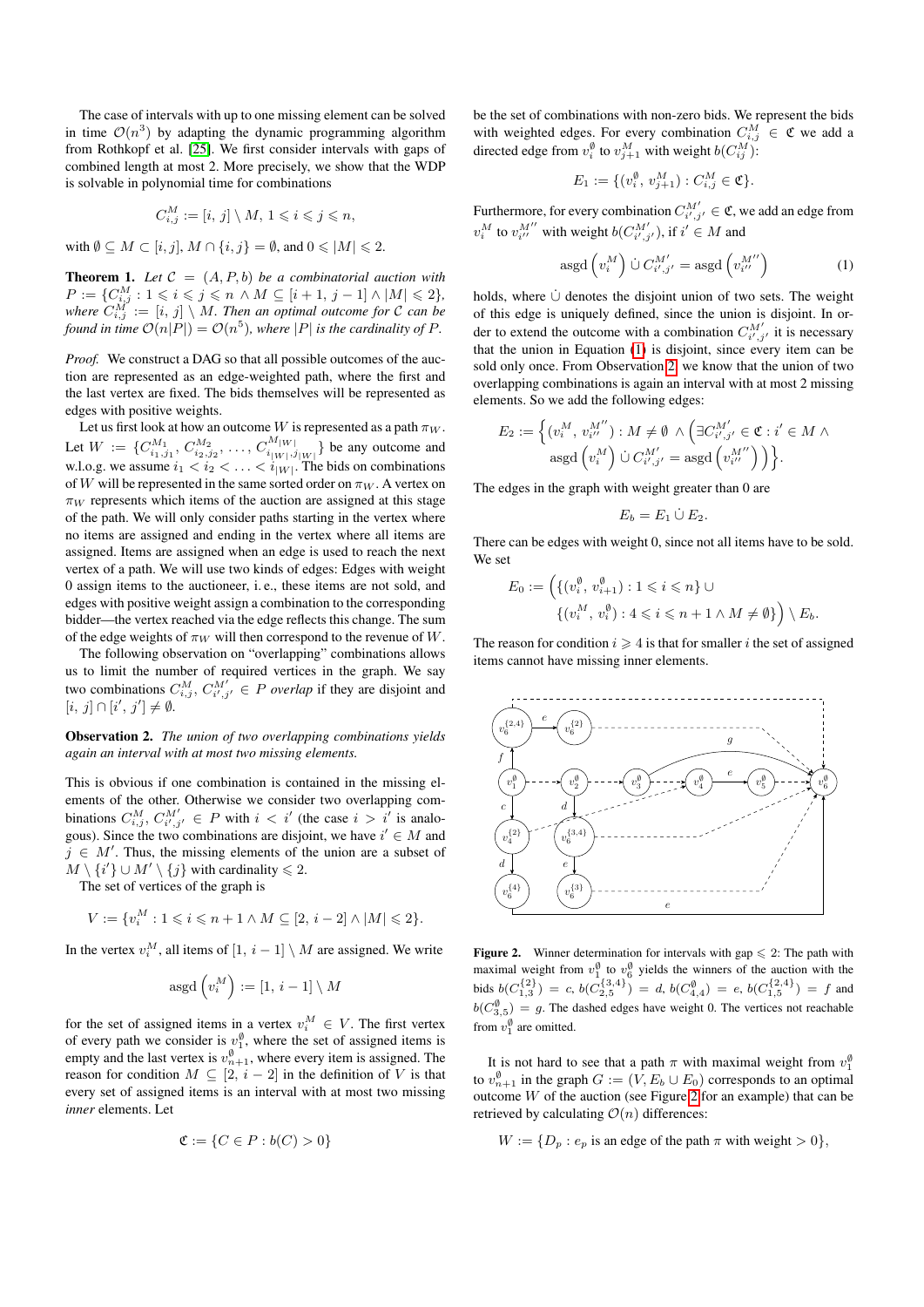where  $D_p := \mathrm{asgd}(v^M_{i'}) \backslash \mathrm{asgd}(v^M_{i})$  for the edge  $e_p = (v^M_i, v^M_{i'}).$ A detailed analysis yields  $|P| \in \mathcal{O}(n^4)$ ,  $|V| \in \mathcal{O}(n^3)$  and  $|E_b \cup$  $|E_0| \in \mathcal{O}(n^5)$ . The graph can be constructed in time  $\mathcal{O}(n^5)$  and it is directed and acyclic—note that for every edge  $(v_i^M, v_{i'}^{M'})$  we have  $\mathrm{asgd}(v_i^M) \subsetneq \mathrm{asgd}(v_{i'}^{M'})$ . Therefore, by finding the longest path in G, we can solve the WDP in  $\mathcal{O}(n^5)$ . This concludes the proof of Theorem [1.](#page-2-3)

For the following tractability result, we make use of structured item graphs. We recall the corresponding definitions: For a given combinatorial auction  $C = (A, P, b)$ , a graph with vertex set A is called an item graph if the bids induce connected subgraphs. A structured item graph has bounded treewidth. Conitzer et al. [\[7\]](#page-7-6) show that the WDP is tractable if a structured item graph is given, i. e., they solve the WDP for this case in  $\mathcal{O}(|T|^2(|B|+1)^{tw+1})$  using dynamic programming, where  $T$  is a tree decomposition with width  $tw$  of an item graph for the instance of the WDP and  $|B|$  is the number of bids. Note that, however, it is  $\mathcal{NP}$ -complete to check whether a combinatorial auction has a structured item graph of treewidth  $k$ , even for  $k = 3$  [\[14\]](#page-7-7). Thus, identifying natural classes of auction instances for which we actually know the treewidth of the corresponding structured item graph is important and of immediate practical interest. Next, we identify a large class of combinatorial auctions that have structured item graphs. Since we explicitly give an item graph with bounded treewidth (see Figure [3](#page-3-1) for an example), we obtain that the WDP can be solved efficiently for this class. The permitted combinations are discrete intervals with gaps consisting of at most  $\ell$  elements each, with  $\ell$  being a fixed positive integer. These gaps have to be separated by at least one element that is contained in the combination.



<span id="page-3-1"></span>Figure 3. Item graph for bids on intervals with gaps of size at most 2 (left). The graph is chordal and the maximum clique size is 4, so the treewidth is 3 (see tree decomposition on the right). For criteria on upper and lower bounds for the treewidth of a graph see Bodlaender and Koster [\[4,](#page-7-14) [5\]](#page-7-15).

<span id="page-3-2"></span>**Theorem 3.** Let  $\ell \in \mathbb{N}$ ,  $\mathcal{C} = (A, P, b)$  *be a combinatorial auction with*  $P := \{ C \subseteq A : \forall k \in [\min(C), \max(C) - \ell] : C \cap [k, k + \ell] \}$  $\ell \neq \emptyset$ *}. Given* m *bids, an optimal outcome can be found in time*  $\mathcal{O}(n^2(m+1)^{\ell+2}).$ 

*Proof.* First, we construct an item graph for this class of permitted combinations. Consider the graph  $G := (A, E)$  with

$$
E := \{ \{a, b\} \subseteq A : 1 \leq |a - b| \leq \ell + 1 \}.
$$

We show by contrapositive that G is an item graph. Let  $C \subset A$  be an arbitrary set of items not inducing a connected component of G. Then there are two items c,  $d \in C$  with  $c < d$ ,  $|c - d| \ge \ell + 2$  and  $f \notin C$  for all  $c < f < d$  (otherwise there is a path connecting the items of  $C$ ). This implies

$$
C \cap [c+1, c+1+\ell] = \emptyset.
$$

Hence, C is not a permitted combination.

In order to show that  $G$  is a structured item graph, we construct a tree decomposition of  $G$  with bounded width. For the underlying structure we choose the path  $(X_1, X_2, \ldots, X_{n-\ell-1})$ , where the bags are defined as

$$
X_i := \{ j \in A : i \leqslant j \leqslant i + \ell + 1 \}.
$$

It is easy to see that the conditions of a tree decomposition are satisfied. Every bag contains exactly  $\ell + 2$  elements, the width of the decomposition is therefore  $\ell + 1$ . For any bag  $X_i$ , the induced subgraph  $G[X_i]$  is a clique, thus  $\ell + 1$  is also a lower bound for the treewidth. Consequently, the treewidth of G is  $\ell + 1$ .

For combinatorial auctions with structured item graphs, we can solve the WDP with the algorithm of Conitzer et al. [\[7,](#page-7-6) p. 214]. The running time of this algorithm for the structured item graph G with treewidth  $\ell + 1$  and the tree decomposition we constructed is  $\mathcal{O}(n^2(m+1)^{\ell+2}).$  $\Box$ 

Note that Theorem [1](#page-2-3) is a special case of Theorem [3.](#page-3-2) However, the proof of Theorem [1](#page-2-3) will be useful for deriving Theorem [9.](#page-5-1) It also yields a better running time than Theorem [3.](#page-3-2)

## <span id="page-3-0"></span>4 INTRACTABLE CASES

In this section, we further explore the frontier of tractability for the WDP for intervals with gaps and consider very restricted instances for which the WDP nevertheless becomes  $N\mathcal{P}$ -complete. The following theorem can be obtained by a simple reduction from the WDP for  $2 \times 2$  rectangles [\[25,](#page-7-4) Theorem 9], by mapping these rectangles to a linear structure as depicted in Figure [1.](#page-0-0)

<span id="page-3-3"></span>Theorem 4. *The WDP is* N P*-complete for combinatorial auctions* √  $\mathcal{C} = (A, P, b)$  *with*  $P := \{ \{i, i + 1\} \cup \{j, j + 1\} : j = i + \lfloor \sqrt{n} \rfloor \},\$ *even if all bids have value 1.*

The WDP is equivalent to solving the maximum weighted independent set problem in a bid graph, where each vertex corresponds to a bid, weighted with the value of the bid, and there is an edge between two vertices if and only if the corresponding combinations have a non-empty intersection [cf., e.g., [19\]](#page-7-8). This connection implies, by a result of Fellows et al. [\[11,](#page-7-16) Theorem 1] on the parameterized complexity of k-INDEPENDENT SET for multiple-interval graphs, W[1]-hardness—with respect to the revenue of the auction of the WDP for combinations of the form  $I_1 \cup I_2$ , where  $I_1, I_2$ are discrete intervals and where all bids have value 1. Further, the work by Bar-Yehuda et al. [\[1,](#page-7-17) Corollary 2.3] implies  $N \mathcal{P}$ -hardness (and  $APX$ -hardness) of the WDP for combinations of the form  $\{i, i+1\} \cup \{j, j+1\}$  and bids with value 1. However, in Theorem [4](#page-3-3) we restrict the distance between the two intervals of each bid, i.e., we require  $j = i + \sqrt{n}$  for each combination  $\{i, i + 1\} \cup \{j, j + 1\}.$ 

The WDP is also  $N\mathcal{P}$ -complete if bids are allowed on intervals of length 3 and on combinations with two elements.

<span id="page-3-4"></span>Theorem 5. *The WDP is*  $N$ *P*-complete for combinatorial auctions  $C = (A, P, b)$  *with*  $P := \{ [i, i + 2] : 1 \leq i \leq n - 2 \} \cup \{ \{i, j\} :$ *i*, *j* ∈ *A}, even if all bids have value 1.* 

*Proof.* To show  $\mathcal{NP}$ -hardness, we use a reduction from the  $\mathcal{NP}$ complete problem 2P1N-SAT, a variant of the satisfiability problem for a collection of clauses where each variable occurs exactly two times as a positive literal and one time as a negative literal [\[29,](#page-7-18) p. 238f]. Let  $\mathcal{I}_{SAT}$  be an instance of 2P1N-SAT. Let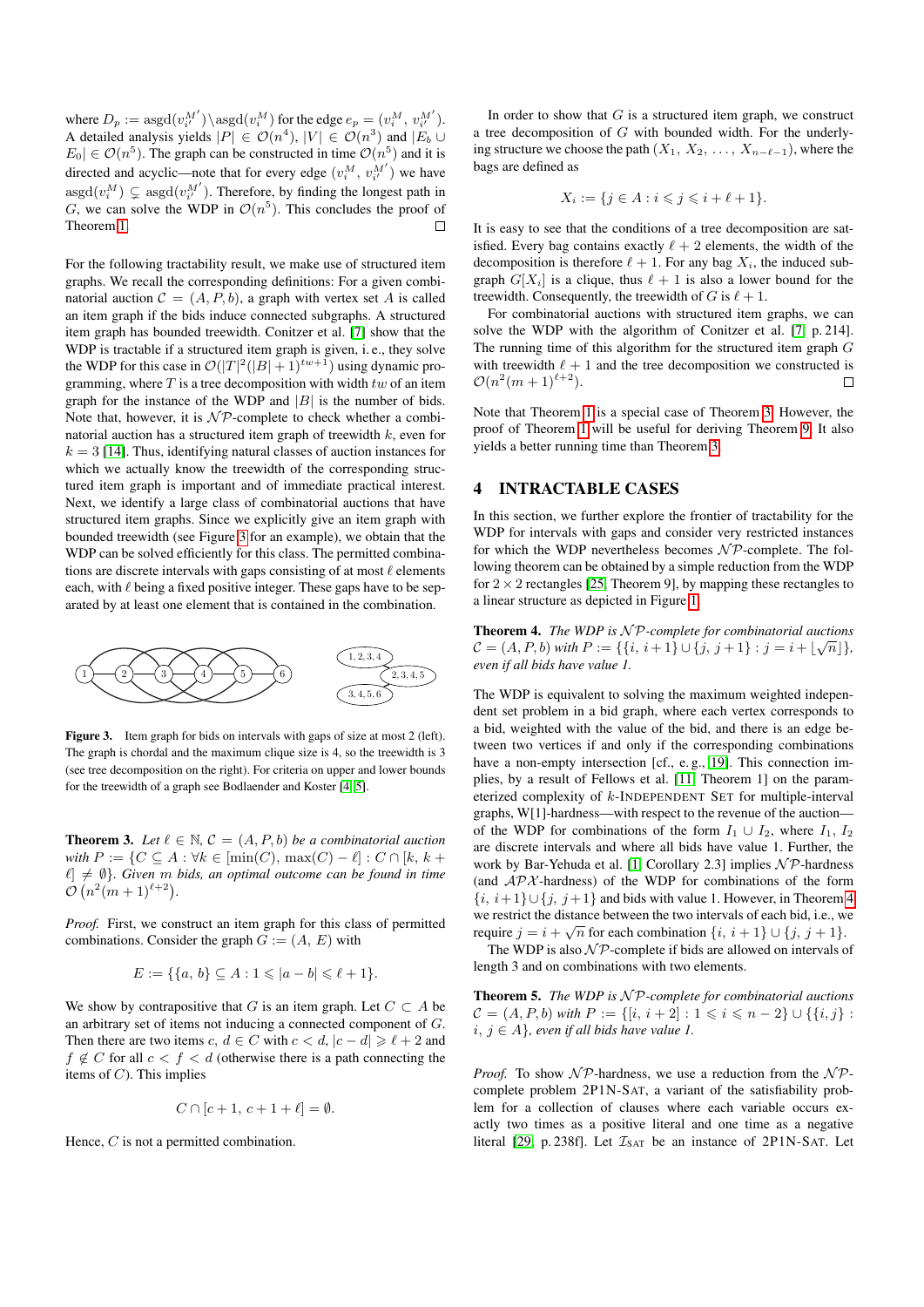

<span id="page-4-0"></span>**Figure 4.** Construction of the bids for a variable  $v \in V$ . The items  $p_1^v$  and  $p_2^v$  represent the occurrences of v, and  $n^v$  the occurrence of  $\neg v$ , respectively. Furthermore, the items  $g_x$  and  $g_z$  correspond to the clauses containing v, and  $g_y$  corresponds to the clause containing  $\neg v$ . If a clause contains more than one variable, the corresponding clause item occurs in the construction for multiple variables. The dashed lines indicate that the two connected items belong to the same bid. Additionally, three consecutive items of the same shade of grey represent one bid each. Altogether there are seven bids shown in the figure: Two medium grey, two light grey and three dark grey bids. The light grey and the medium grey bids simulate possible variable assignments:  $v \mapsto 1$  ( $v \mapsto 0$ ) corresponds to an outcome where the two medium (light) grey bids are accepted. In the first case the items  $p_1^v$  and  $p_2^v$  can be used to accept the bids containing  $g_x$  and  $g_z$ . In the second case the situation is analog for  $n^v$  and  $g_y$ .

 $\mathcal{V} := \{v_1, v_2, \ldots, v_n\}$  denote the set of n variables and  $\mathcal{C} :=$  $\{c_1, c_2, \ldots, c_m\}$  the collection of m clauses of  $\mathcal{I}_{\text{SAT}}$ . For every variable  $v_i \in V$ , we create seven consecutive items

$$
7(i-1)+1, 7(i-1)+2, \ldots, 7i,
$$

and for every clause  $c_i \in \mathcal{C}$  one item  $g_i := 7\mathfrak{n} + j$ . Overall, we create  $n := 7n + m$  items. For better readability we define

$$
p_1^{v_i} := 7(i - 1) + 2,
$$
  
\n
$$
p_2^{v_i} := 7(i - 1) + 6,
$$
  
\n
$$
n^{v_i} := 7(i - 1) + 4,
$$

where  $p_1^{v_i}$  and  $p_2^{v_i}$  represent the occurrences of  $v_i$  and  $n^{v_i}$  the occurrence of  $\neg v_i$ , respectively. Let  $x_i$ ,  $z_i$  and  $y_i$  be the indices of the clauses containing the literals represented by  $p_1^{v_i}$ ,  $p_2^{v_i}$  and  $n^{v_i}$ , respectively. We create seven bids with value 1 for every variable  $v_i \in V$  (see Figure [4](#page-4-0) for a visualisation):

$$
B_{v_i \mapsto 1} := \{7(i-1) + 3, n^{v_i}, 7(i-1) + 5\},
$$
  
\n
$$
B'_{v_i \mapsto 1} := \{7(i-1) + 1, 7i\},
$$
  
\n
$$
B_{v_i \mapsto 0} := \{7(i-1) + 1, p_1^{v_i}, 7(i-1) + 3\},
$$
  
\n
$$
B'_{v_i \mapsto 0} := \{7(i-1) + 5, p_2^{v_i}, 7i\},
$$
  
\n
$$
B_{v_i}^1 := \{p_1^{v_i}, g_{x_i}\},
$$
  
\n
$$
B_{v_i}^2 := \{p_2^{v_i}, g_{z_i}\},
$$
  
\n
$$
B_{\neg v_i} := \{n^{v_i}, g_{y_i}\}.
$$

We now show that  $\mathcal{I}_{\text{SAT}}$  is satisfiable if and only if there is an outcome of the auction with revenue  $k \geq 2n + m$ .

" $\Rightarrow$ ": Let  $\phi$ :  $\mathcal{V} \rightarrow \{0, 1\}$  be an assignment that satisfies all clauses. For every variable  $v_i \in V$  we accept the bids on  $B_{v_i \mapsto \phi(v_i)}$ and  $B'_{v_i \mapsto \phi(v_i)}$ . This is possible since

$$
B_{v_i \mapsto 1} \cap B'_{v_i \mapsto 1} = B_{v_i \mapsto 0} \cap B'_{v_i \mapsto 0} = \emptyset
$$

and because these bids are on subsets of  $[7(i - 1) + 1, 7i]$ , i.e., items that only occur in bids created for the variable  $v_i$ . This yields a revenue of 2n. For every clause  $c_i \in \mathcal{C}$  there is at least one literal satisfied by  $\phi$ , otherwise the clause would not be satisfied. Let  $l_i$ be any satisfied literal of the clause  $c_j$ . By construction, the item representing  $l_i$  is still available and only contained in exactly one bid involving the item  $g_j$ . Therefore, we can accept one additional bid for every clause, resulting in an outcome with revenue  $2n + m$ .

" $\Leftarrow$ ": Let W be an outcome of the auction with revenue  $\geq 2n+m$ .

We first show that all clause items must have been sold. Suppose to the contrary that there is an item  $q_i$  which is not contained in an accepted bid. Then, we can accept at most  $m - 1$  bids involving clause items. The remaining bids are  $B_{v_i \mapsto 1}$ ,  $B'_{v_i \mapsto 1}$ ,  $B_{v_i \mapsto 0}$ and  $B'_{v_i\mapsto 0}$  for every variable  $v_i \in V$ . Since  $(B_{v_i\mapsto 1}, B'_{v_i\mapsto 1})$  and  $(B_{v_i \mapsto 0}, B'_{v_i \mapsto 0})$  are the only pairs of these bids having an empty intersection, we can accept at most 2n additional bids. Consequently, the revenue is at most  $2n + m - 1$ . This is a contradiction, thus all clause items have been sold.

We show that the accepted bids involving the clause items induce a partial mapping  $\phi_n : \mathcal{V} \to \{0, 1\}$  such that at least one literal is satisfied in each clause. Every accepted bid involving a clause item contains exactly one other item representing a literal that determines  $\phi_p$  for the corresponding variable, i.e.,  $\phi_p$  assigns to the variable the truth value that makes the literal satisfied. This cannot result in an inconsistent assignment, as we will show now. Suppose the result is an inconsistent assignment. Then, there is a variable  $v_i \in V$  such that  $B_{\neg v_i}$  and at least one of the bids  $B_{v_i}^1$  and  $B_{v_i}^2$  are accepted. In this case only one of the bids  $B_{v_i \mapsto 1}$ ,  $B'_{v_i \mapsto 1}$ ,  $B_{v_i \mapsto 0}$  and  $B'_{v_i \mapsto 0}$  can be accepted, so the achievable revenue is at most  $2n+m-1$ . Again, this is a contradiction, so the assignment is consistent. Every variable not assigned by  $\phi_p$  may be chosen arbitrary, since  $\phi_p$  already satisfies one literal in each clause. So  $\phi \colon \mathcal{V} \to \{0, 1\}$  with

$$
\phi(v_i) = \begin{cases} \phi_p(v_i) & \text{if } \phi_p(v_i) \in \{0, 1\}, \\ 1 & \text{otherwise,} \end{cases}
$$

is an assignment satisfying all clauses of the  $I_{\text{SAT}}$  instance.

This construction can clearly be done in polynomial time, so the WDP is  $N$ P-complete as claimed.  $\Box$ 

We could have obtained a similar result by adjusting the proof of Conitzer et al. [\[7\]](#page-7-6) showing that permitting bidders to bundle two intervals together yields a  $N \mathcal{P}$ -hard instance of the WDP: The same structure arises if we restrict VERTEX COVER to cubic graphs in their reduction, but then the proof still contains bids of value 1 and 2.

Since the WDP is solvable in polynomial time if either all permitted combinations are intervals or if all permitted combinations consist of at most two elements only [\[25\]](#page-7-4), Theorem [5](#page-3-4) implies the following corollary.

Corollary 6. *The class of tractable instances of WDP is not closed under union.*

In the next theorem, bids are allowed only on combinations consisting of two consecutive elements and an arbitrary third.

<span id="page-4-2"></span>Theorem 7. *The WDP is*  $N$ *P*-complete for combinatorial auctions  $C = (A, P, b)$  *with*  $P := \{ \{i, j, k\} \subseteq A : j = i + 1 \}$ *, even if all bids have value 1.*

In order to prove this theorem, we make use of the following lemma.

<span id="page-4-1"></span>**Lemma 8.** Let  $G = (V, E)$  be a connected cubic graph. There is *a bijection*  $\beta: E \to \{1, 2, \ldots, |E|\}$  *so that for each vertex*  $v \in V$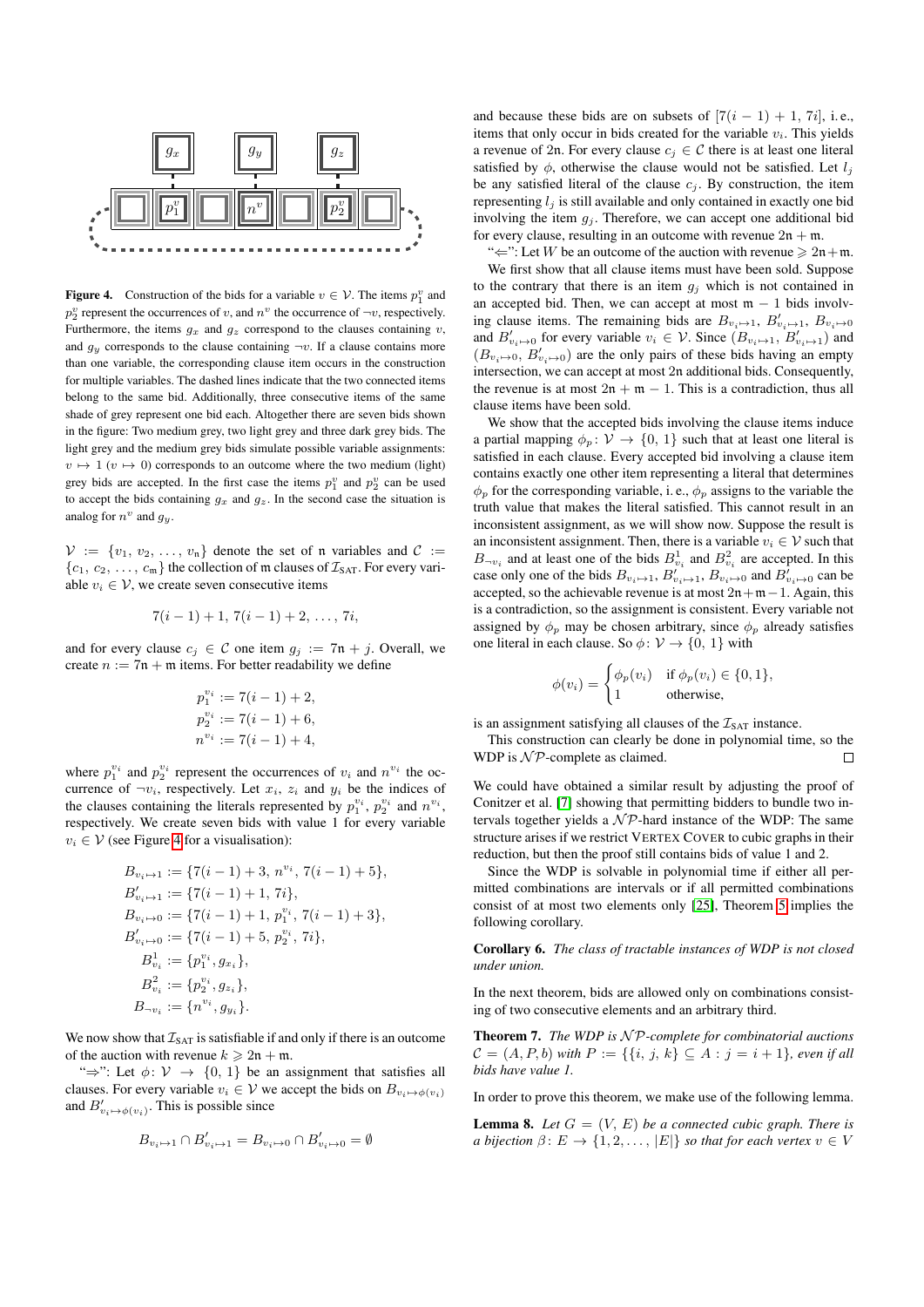#### *there are two incident edges that are mapped to consecutive integers. Such a bijection can be found in linear time.*

*Proof.* Let  $G = (V, E)$  be a cubic graph with vertices  $v_1, v_2, \ldots, v_n$ . By the handshaking lemma, every cubic graph has an even number of vertices. Hence, we have  $n = 2m$  for some positive integer  $m$ . We extend  $G$ , so that every vertex has even degree: For every  $i = 1, 2, \ldots, m$  we add a vertex  $w_i$  and connect it to the vertices  $v_{2i-1}$  and  $v_{2i}$  (see Figure [5\)](#page-5-2).



<span id="page-5-2"></span>**Figure 5.** Extension of a cubic graph G with vertices  $v_1, v_2, \ldots, v_{2m}$  to a (non-cubic) graph  $G'$ , so that every vertex has even degree. The edges of  $G$ are hinted at below the vertices (every vertex is incident to three edges) and depend on the specific graph. For every  $i = 1, 2, ..., m$  we add a vertex  $w_i$ and connect it to the vertices  $v_{2i-1}$  and  $v_{2i}$  (depicted in grey).

The resulting graph  $G' = (V', E')$  is connected and every vertex has even degree, because every  $v \in V$  has degree 4 in  $G'$  and every  $w \in V' \setminus V$  has degree 2. Thus,  $G'$  has an Eulerian circuit and we can find one in linear time with Hierholzer's algorithm [\[17\]](#page-7-19). Consider an arbitrary Eulerian circuit in  $G'$ . Starting from  $w_1$  (or any other vertex  $w_i \in V' \setminus V$ , we traverse the edges in the order in which they appear on the circuit. Let  $j$  be a counter initially set to 1. Each time we encounter an edge  $e \in E$ , we set  $\beta(e) := j$  and increment j by 1. Every vertex  $v \in V$  is once both entered and left via edges contained in  $E$ , since exactly one incident edge is not in  $E$ . Therefore, two of the incident edges are assigned to consecutive integers.<sup>[6](#page-5-3)</sup> An Eulerian circuit visits every edge of a graph exactly once, so this approach yields a bijection with the desired property. With suitable data structures, the traversal of the edges can be done in  $\mathcal{O}(E') = \mathcal{O}(E)$ and the test whether  $e \in E$  in  $\mathcal{O}(1)$ . Overall, the construction needs linear time.  $\Box$ 

Blumrosen and Nisan [\[3,](#page-7-20) p. 271] use a reduction from INDEPEN-DENT SET to prove that the WDP is  $N \mathcal{P}$ -complete. Since INDEPEN-DENT SET remains  $N\mathcal{P}$ -hard when restricted to 2-connected cubic planar graphs [\[20,](#page-7-21) p. 10 f.], we can apply Lemma [8](#page-4-1) and prove Theorem [7](#page-4-2) using a reduction from the restricted version of INDEPENDENT SET in an analogous manner.

We can further strengthen some of these results, using refined  $\mathcal{NP}$ -completeness results for several variants of the tiling prob-lem [\[2,](#page-7-22) [21\]](#page-7-23). We then obtain  $\mathcal{NP}$ -completeness of the WDP with permitted combinations  $P_1 := \{ \{i, i+1, j\} \subseteq A : j = i + r \land r \in \mathbb{N} \}$ inities combinations  $P_1 := \{ \{i, i + 1, j\} \subseteq A : j = i + r \land r \in$ <br> $\{[\sqrt{n}], [\sqrt{n}] + 1 \}$  and  $P_2 := \{ [i, i + 2] : 1 \le i \le n - 2 \}$  ${V(n, [N] + 1}$  and  ${I_2 = \{[i, i + 2] : 1 \le i \le n - 2}$  or<br> ${i, i + [\sqrt{n}]\} : 1 \le i \le n - [\sqrt{n}]\}$ , respectively, even if we only allow bids with value 1. If we replace  $\lfloor \sqrt{n} \rfloor$  in the definition of  $P_i$ ,  $i = 1, 2$ , with a constant value, the WDP can be solved in polynomial time even if we remove the restriction to bids of value 1 (see Theorem [3\)](#page-3-2).



<span id="page-5-4"></span>Figure 6. Representing partial assignments where the set of assigned items is not necessarily an interval. We create an edge from  $v_i^{\emptyset}$  to  $v_{j+1}^M$  if and only if there is a bid on  $C_{i,j}^M$ . For  $M = \emptyset$ , this is an interval bid. If  $M \neq \emptyset$ , we create an edge from  $v_{j+1}^M$  to  $v_{j+1}^{\emptyset}$ , possibly with weight 0 (if this edge does not represent an existing bid). The outgoing edges from  $v_{j+1}^M$  for the case  $M \neq \emptyset$  are explained in Figure [7.](#page-6-2) We do not have to consider the incoming edges separately, because they can be regarded as outgoing edges from other vertices.

#### <span id="page-5-0"></span>5 FIXED-PARAMETER TRACTABLE CASES

In this section, we investigate the influence of certain parts of the input on the computational hardness of the WDP. We consider two parameters and obtain fixed-parameter tractability with respect to each of them.

<span id="page-5-1"></span>**Theorem 9.** *For*  $s \in \mathbb{N}$ , *let*  $\mathcal{C} = (A, P, b)$  *be a combinatorial auc-* $\emph{tion with } P := \{ C_{i,j}^M \, : \, 1 \leqslant i \leqslant j \leqslant n \, \wedge \exists k \in A : M \subseteq I \}$  $[k, k + s - 1] ⊆ [i + 1, j - 1]$ , where  $C_{i,j}^{M} := [i, j] \setminus M$ . Given *m* bids, an optimal outcome for C can be found in time.  $\mathcal{O}(n^3 s^2 4^s)$ , *which can also be expressed in terms of the number* m *of submitted* bids as  $O(n^2m2^s)$ . Hence, the WDP is fixed-parameter tractable *with respect to the length* s *of the section in each interval within which any subset of items may be missing. More precisely, the parameter* s *is defined as follows. For each combination* C *corresponding to a bid, let*  $s_C$  *denote the minimum natural number such that all missing elements of* C are within an interval  $[k_C, k_C + s_C - 1]$  with  $k_C \in A$ . Then, the parameter *s* is the maximum  $s_C$  for the given *instance.*

*Proof.* We will only sketch the proof, since it is similar to the proof of Theorem [1.](#page-2-3) Given an instance of WDP as described, we create a graph in which the longest path between two designated vertices corresponds to an optimal outcome of the auction.

Again, in a vertex  $v_i^M$  all items of  $[1, i - 1] \setminus M$  are assigned. We start by creating a path from  $v_1^{\emptyset}$  to  $v_{n+1}^{\emptyset}$ . An edge on this path has weight 0 if and only if there is no bid on the corresponding item. The two designated vertices are again  $v_1^{\emptyset}$  and  $v_{n+1}^{\emptyset}$ , i.e., the longest path from  $v_1^{\emptyset}$  to  $v_{n+1}^{\emptyset}$  in the final graph will correspond to an optimal outcome of the auction. Now, we will create further vertices and edges such that every outcome of the auction is represented as an weighted path from  $v_1^{\emptyset}$  to  $v_{n+1}^{\emptyset}$  in a specific order, i.e., if we sort an arbitrary outcome by the first element of each combination, then the contained combinations appear in that order on the corresponding path. For every bid on a combination, we create vertices and edges as shown in Figures [6](#page-5-4) and [7.](#page-6-2)

If an edge has non-zero weight, it is weighted with the maximum value that someone has bid on a combination leading to this edge. Since there might be several different combinations leading to the same edge, we label the edge also with the corresponding bid.

<span id="page-5-3"></span><sup>&</sup>lt;sup>6</sup> At this point, it is important that we chose a vertex  $w \notin V$  as a starting point. Otherwise, this would not necessarily hold for the start vertex.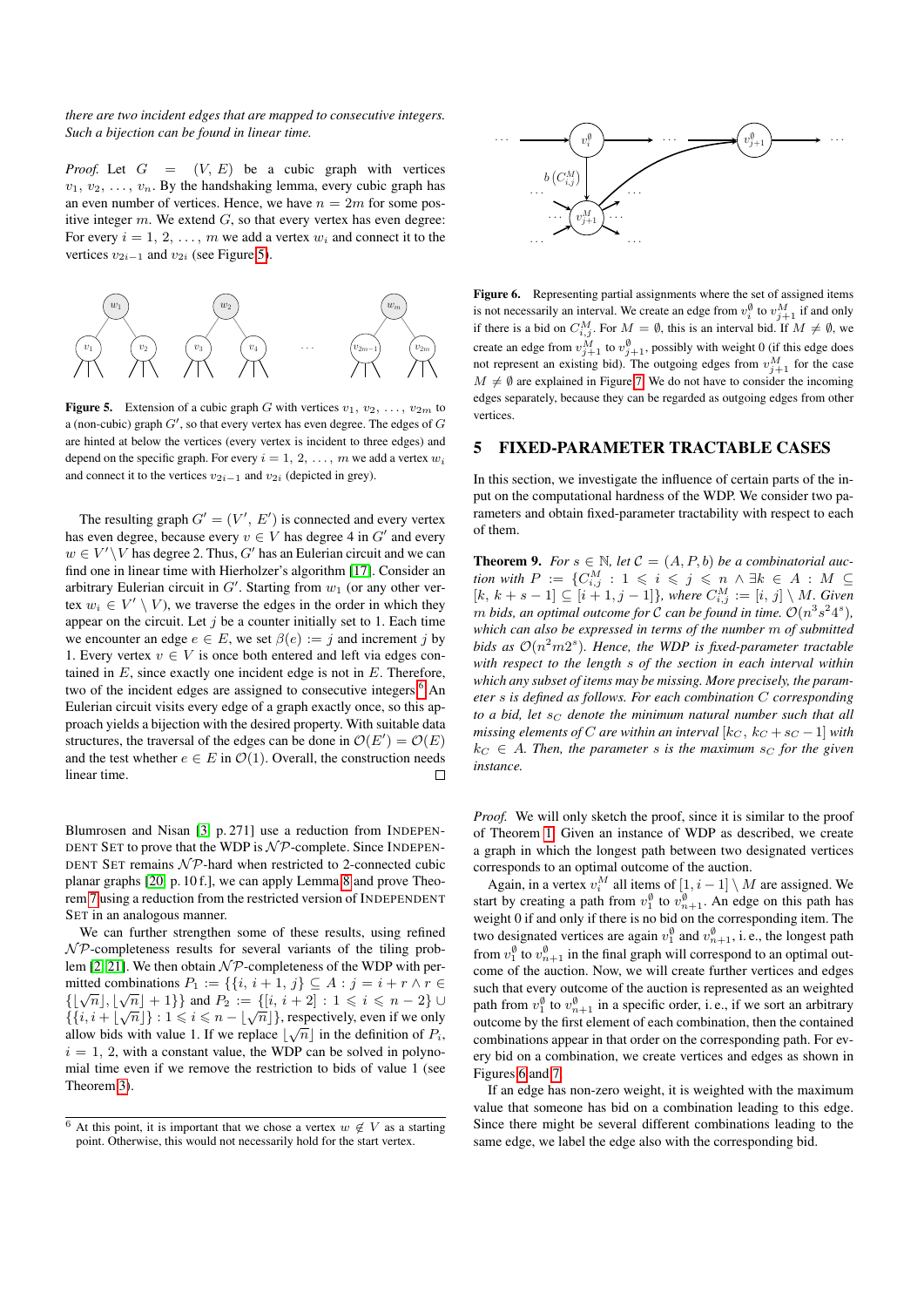

<span id="page-6-2"></span>**Figure 7.** Possible transitions from a vertex  $v_i^M$  with  $M \neq \emptyset$ . We consider an example which can be easily generalised; here we have  $i = 9$  and  $M =$  ${4, 5, 7}$ . The assigned items are dark grey and the unassigned ones are light grey. The circles in one row visualise the corresponding combination with a non-zero bid on the right. On the bottom we have the case of a bid on a subset of M. Since we construct the outcomes of the auction in a specific order, we do not have to consider item 4 on this path any more. If there is a bid on  $C \subset M$  with  $4 \in C$ , then we create a separate edge, e.g., a bid on  $\{4, 5\}$ would lead to an edge to  $v_9^{\{7\}}$ . It can happen that several bids lead to the same successor; in this case we consider only the one with the highest value and set the weight of the edge accordingly. If there is no bid as depicted in the middle, we create an edge to  $v_9^{\emptyset}$  with weight 0. This ensures that the path can be extended by combinations that do not overlap with  $v_9^{\{4,5,7\}}$ . Finally, 9 there may be bids on combinations overlapping with  $v_9^{\{4, 5, 7\}}$  that are not subsets of  $M = \{4, 5, 7\}$  (shown at the top). Item 4 is again omitted.

The correctness of this construction can be shown in a similar fashion as for the proof of Theorem [1.](#page-2-3) We will briefly comment on the correctness of the case depicted on top of Figure [7.](#page-6-2) The set of vertices in the constructed graph is

$$
V := \{v_i^M : 1 \le i \le n+1 \land
$$
  
\n
$$
\exists k \in A : M \subseteq [k, k+s-1] \subseteq [2, i-2] \}.
$$

Actually, fewer vertices may suffice, e.g., if V contains vertices that are not reachable from  $v_1^{\emptyset}$ . The important property in the top case is that the successor, say  $v_{j+1}^{M'}$ , reached via a combination, say  $C_{i,j}^{M'}$ , is also an element of  $V$ , i.e., the length of the section with missing elements does not increase. Since we represent the combinations of an outcome in the order described above, we may disregard all items lower than *i*. Consequently,  $M'$  is a proper subset of  $M$ —due to the overlap we have  $|M'| \leqslant |M| - 1$ . Hence,  $v_{j+1}^{M'} \in V$ .

A major difference to Theorem [1](#page-2-3) is that  $V$  and  $E$  are not of polynomial size. Here, the number of vertices is exponential in s. We have  $|V| \in \mathcal{O}(n^2 2^s)$ . It is not hard to see that the asymptotic number of edges is dominated by the top case in Figure [7.](#page-6-2) Let us consider an arbitrary vertex  $v_i^M$  with  $M \neq \emptyset$ . The section with missing elements of a combination, say  $C_{i',j'}^{M'}$ , as depicted in the top case is partly fixed because it has to contain  $i - 1$ . For this reason, there are only  $\mathcal{O}(s)$  possible starting points for M'. Further, there are  $\mathcal{O}(s)$ possible values for i', since  $i' \in M$ , and  $\mathcal{O}(2<sup>s</sup>)$  possibilities for M'. Finally, there are  $\mathcal{O}(n)$  possible values for j'. Thus, we can conclude  $|E| \in \mathcal{O}(|V|s^2 2^s n) = \mathcal{O}(n^3 s^2 4^s)$ . It is easy to see that  $|E|$  is also in  $\mathcal{O}(n^2m^2)$ , since there are  $\mathcal{O}(m)$  outgoing edges for every vertex. The graph obviously is directed and acyclic, therefore computing a longest path from  $v_1^{\emptyset}$  to  $v_{n+1}^{\emptyset}$  that yields an optimal outcome of the

auction requires time  $\mathcal{O}(n^3 s^2 4^s)$  or, expressed in terms of the number *m* of submitted bids, time  $\mathcal{O}(n^2m2^s)$ .  $\Box$ 

We can represent the combinations  $C_i$  of a combinatorial auction with  $b(C_i) > 0, 1 \leq i \leq m$ , as a binary matrix  $(c_{ij})_{1 \leq i \leq m, 1 \leq j \leq n}$ with  $c_{ij} = 1 \Leftrightarrow j \in C_i$  (cf. the integer program of Rothkopf et al. [\[25\]](#page-7-4)). If this matrix has the consecutive ones property (C1P), i.e., if the columns can be permuted so that all ones appear consecutively in every row, the WDP can be solved in polynomial time [\[25\]](#page-7-4). Dom [\[9,](#page-7-24) p. viii and pp. 79–118] shows that the problem of deleting a minimum number of rows—corresponding to combinations in our case—to transform a given matrix into one with the C1P is fixedparameter tractable with respect to the combined parameter  $(\Delta, d)$ , where  $\Delta$  is the maximum number of 1-entries per row and d is the number of rows that may be deleted. Building on this result we can prove the following theorem.

<span id="page-6-0"></span>Theorem 10. *The WDP is in* FPT *for combinatorial auctions*  $C = (A, P, b)$  *with unrestricted P w.r.t. the combined parameter* (g, k) *consisting of the maximum number* g *of goods in a bid and the minimum number* k *of bids that have to be deleted such that the remaining problem can be represented using intervals without gaps.*

The parameter  $k$  above can be thought of as a measure for the "distance" [\[16\]](#page-7-25) of a given instance from an instance that is tractable; here the tractable instance consists of intervals and  $k$  describes the similarity to such an instance.

A result by Fomin et al. [\[13\]](#page-7-26) implies that the WDP is in  $\mathcal{FPT}$ with respect to the number of bids that need to be deleted so that the corresponding bid graph becomes an interval graph. However, Fomin et al. make the assumption that "an interval deletion set is provided as a part of the input, as it is an open question whether INTERVAL VERTEX DELETION is  $FPT'$  [\[13,](#page-7-26) p. 352]; this is a restriction we do not use in Theorem [10.](#page-6-0)

# <span id="page-6-1"></span>6 CONCLUSION

We have introduced a new domain into the study of combinatorial auctions, consisting of all those allocation problems in which the goods can be arranged in a sequence in such a way that every bid concerns a discrete interval with multiple gaps of bounded length each. As already pointed out by Rothkopf et al. [\[25\]](#page-7-4), even the simplest such scenario, namely the one without any gaps at all, is of some practical interest, e.g., for selling licenses for radio frequencies. Allowing for gaps increases flexibility and thereby makes this model relevant to a wider range of applications, as illustrated, for instance, by our introductory example on auctioning off the cells making up a construction ground.

For the case without any gaps at all, the problem of computing an optimal allocation was previously known to be solvable in polynomial time. We have systematically explored the extent to which this positive result can (and cannot) be generalised. If each interval has arbitrarily many gaps of at most some fixed length, there still is a polynomial algorithm. On the other hand, for several other seemingly mild extensions, we have established  $\mathcal{NP}$ -completeness results, thereby demonstrating just how subtle the difference between tractability and intractability can be. This complements previous work on the fine-grained complexity analysis of group decision making in AI [see, e.g., [15\]](#page-7-27). Finally, we identified two parameters that, when kept fixed, render the WDP tractable.

Our proofs employ both familiar and novel techniques. Specifically, the proof of Theorem [1](#page-2-3) makes use of the tractability of the